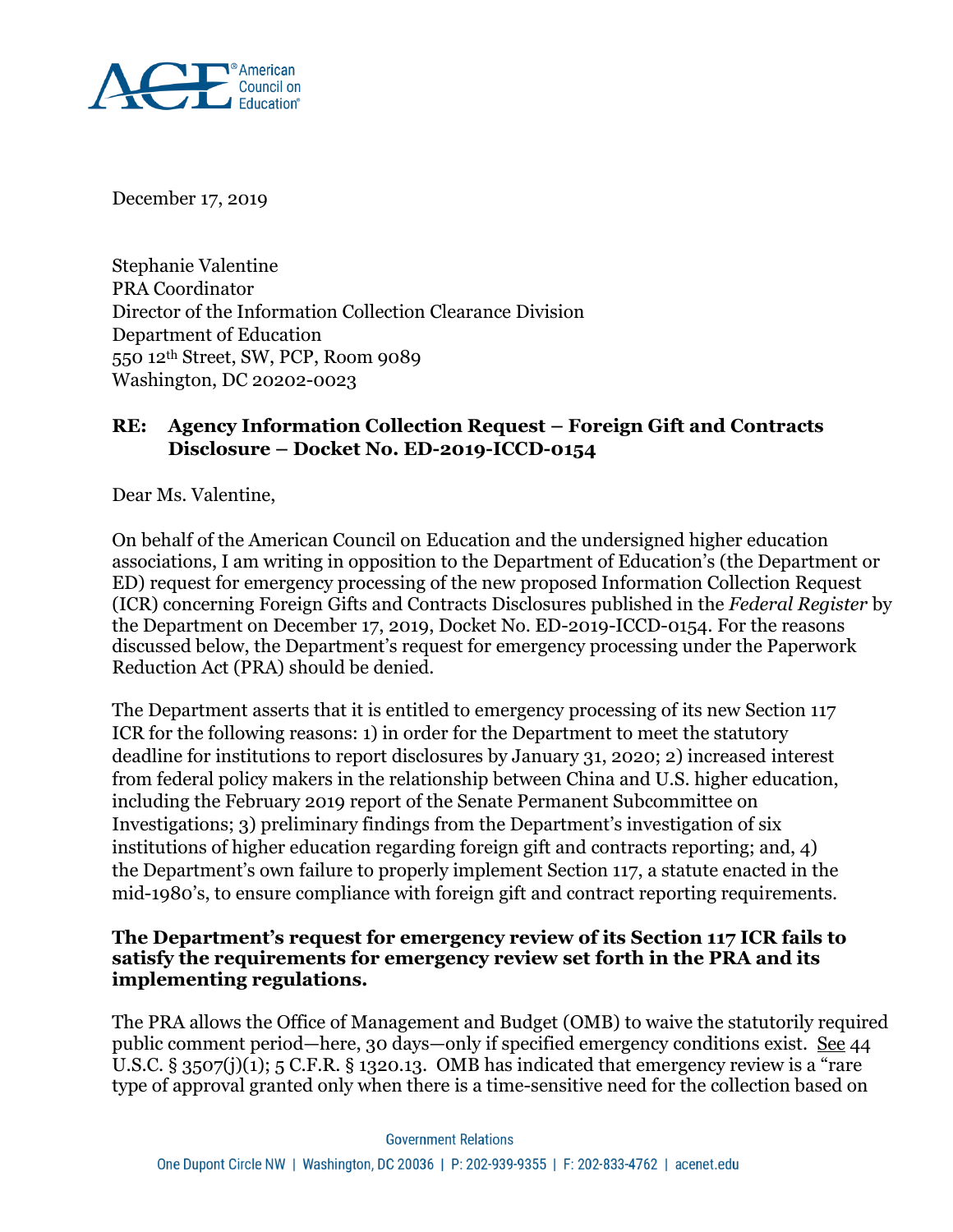very specific criteria for reasons outside of the agency's control." *See* Digital.Gov, *Types of PRA Clearance*, available at <https://pra.digital.gov/clearance-types>. Those "very specific criteria" are:

"[T]he agency cannot reasonably comply with the provisions of this subchapter because—

(i) public harm is reasonably likely to result if normal clearance procedures are followed;

(ii) an unanticipated event has occurred; or

(iii) the use of normal clearance procedures is reasonably likely to prevent or disrupt the collection of information or is reasonably likely to cause a statutory or court ordered deadline to be missed."

44 U.S.C. 3507(j)(1).

None of those criteria exist with respect to ED's ICR.

First, no public harm will result if normal clearance procedures are followed. Types of public harm recently recognized by OMB include ICRs related to disaster relief for students affected by hurricanes and wildfires, see 84 Fed. Reg. 45135 (Aug. 28, 2019) and registration of facilities that store explosives, see OMB ICR 200512-1140-001. The type of harm that is implicated in this case is a delay in the Department's implementation of a new ICR for a legal requirement that has been in place for decades and for which there is already an existing ICR mechanism. This alleged harm is materially different in both nature and scale as compared to the other types of public harms that OMB has recognized; there simply is no public emergency here that warrants the circumvention of the legally prescribed manner in which the federal government is charged with trying to enact a reporting change of this type.

Second, no unanticipated event has occurred that would necessitate emergency review. The regulatory history makes clear that the type of unanticipated event that warrants emergency review must be outside the agency's control. See 53 Fed. Reg. 16630 (May 10, 1998) ("emergency and expedited procedures exist to handle special and uncontrollable circumstances"). No events outside the Department's control have recently occurred to warrant expedited review of the ICR. The OMB has specifically stated that "internal delays are not emergencies." See Digital.Gov Guide, *Types of PRA Clearance*, *available at* [https://pra.digital.gov/clearance-types/.](https://pra.digital.gov/clearance-types/) An example of an OMB-recognized unanticipated event is a Congressional Review Act denial of a previous regulation. See 82 FR 13451 (Mar. 13, 2017) (approving an ED request for emergency review in response to the possibility that Congress would overturn a state funding regulation under the Congressional Review Act, which would be considered an unanticipated event out of ED's control). No such event has occurred here.

Third, the normal clearance procedure is not reasonably likely to prevent or disrupt collection of information nor is the normal clearance procedure reasonably likely to cause a deadline to be missed. While institutions must file Section 117 reports by January 31 every year, no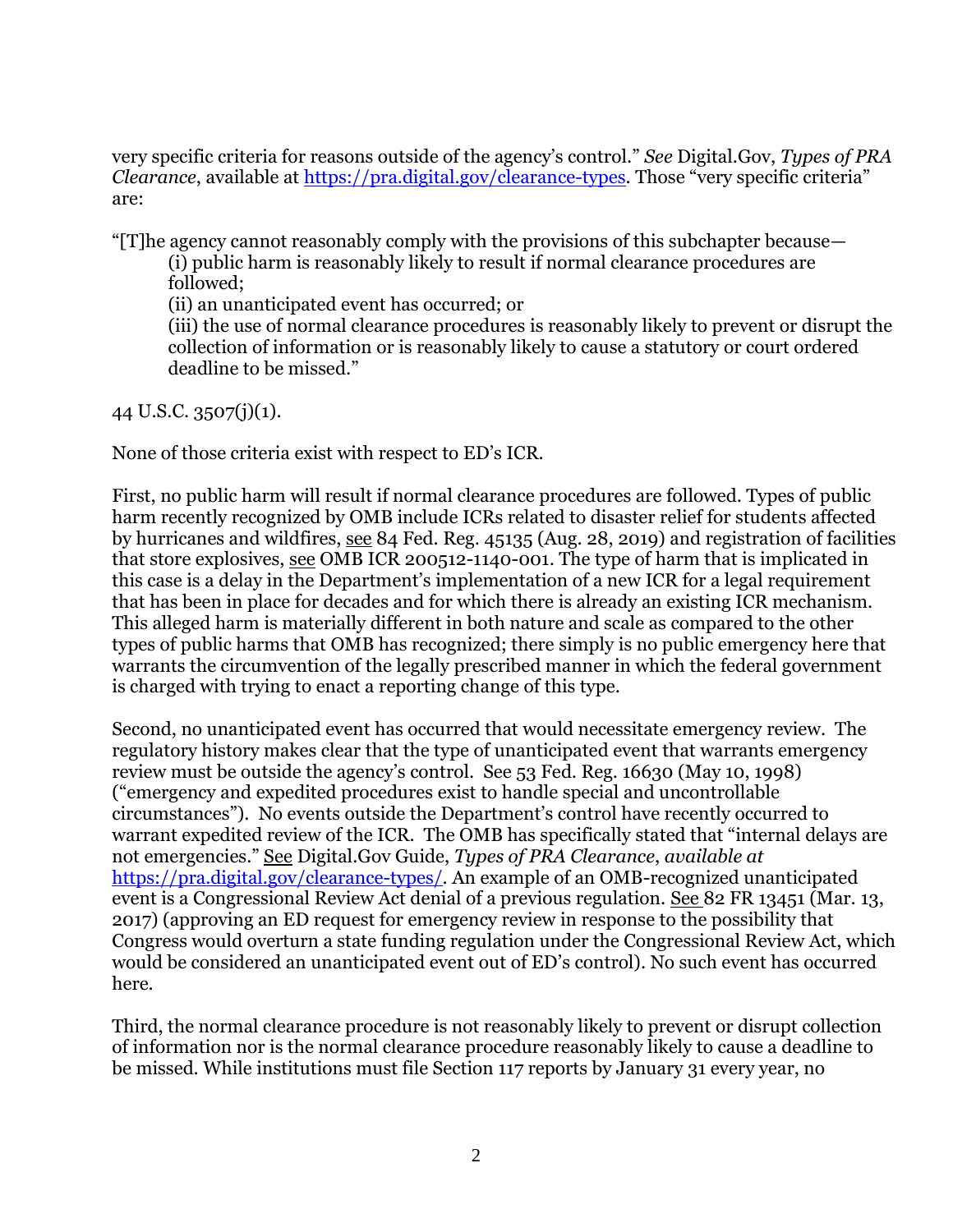statutory deadline applies to ED or binds its actions with respect to the ICR. The PRA's need for emergency review in the face of statutory deadlines relates to situations in which the agency, not the regulated party, would be out of compliance with a statute if the agency does not release an ICR by a certain date. See 83 Fed. Reg. 17405 (Apr. 19, 2018) ("This request for emergency clearance is based on missing a statutory deadline. The Appropriations Act requires that awards be made no later than June 1, 2018. The Appropriations Act became public law on March 23, 2018. There are 70 calendar days from March 23, 2018 to May 31, 2018. The June 1st date does not allow for a 30-day public comment period and 30-day OMB review period. Due to this shortened approval period we are also requesting no public comment period.") In contrast, the statutory deadline here applies to institutions. **Yet that deadline creates no emergency, as failure to approve the ICR in time does not prevent either ED or regulated institutions from satisfying the requirements of Section 117. ED has an existing mechanism by which institutions make Section 117 reports and that existing mechanism has been in place for years. Under ED's logic, ED could circumvent the need for OMB review by purposefully releasing ICRs shortly before statutory deadlines that apply to regulated entities and claim an emergency.** Such practice would offend the principle that emergency review is for "special" and uncontrollable circumstances."

Furthermore, given the vast expansion of required information to be reported, the institutional processes necessary to identify and assemble the information to be reported, and the looming holiday break during which many institutions will be closed, the timing of the Department's effort will inhibit and in many cases practically preclude any meaningful modifications of campus processes for information gathering and uploading ahead of the next Section 117 reporting date of January 31. The Department has essentially assured that this will be the case since it is intending to mandate reporting via an entirely new – and at this point unavailable - information portal. Instead of clarifying reporting obligations for institutions, the Department's effort continues to ferment institutional uncertainty about the breadth and depth of legally required Section 117 reporting.<sup>1</sup> (See the attached November 4, 2019 letter to the

 $\overline{a}$ 

<sup>1</sup>Additionally and curiously, we note that the current authority for E-App reporting of Section 117 information was approved without change by OMB on November 22, 2019 (OMB Control Number 1845- 0012) with an expiration date of November 30, 2022. ED's Federal Student Aid office, as evidenced by the prefix "1845" in the OMB Control Number, has been and continues to be the agency's sponsor of this information collection.

The new information collection ED has proposed for Section 117 reporting indicates that the Office of General Counsel (OGC) will now be the agency's sponsor of this information collection. The prefix "1801" in the published OMB Control Number 1801-NEW identifies OGC as the sponsor.

OGC does not currently sponsor an information collection, and has not done so in nearly 20 years. This is not to suggest that OGC is ill-equipped and thus unable to do this work successfully. Rather, it is to say that a new and expanded information collection and a very short timeline coupled with inexperience is a reasonable concern of the higher education community, meriting cautious and calculated implementation, rather than hastily initiating a new process for use by institutions on or before January 31, 2020.